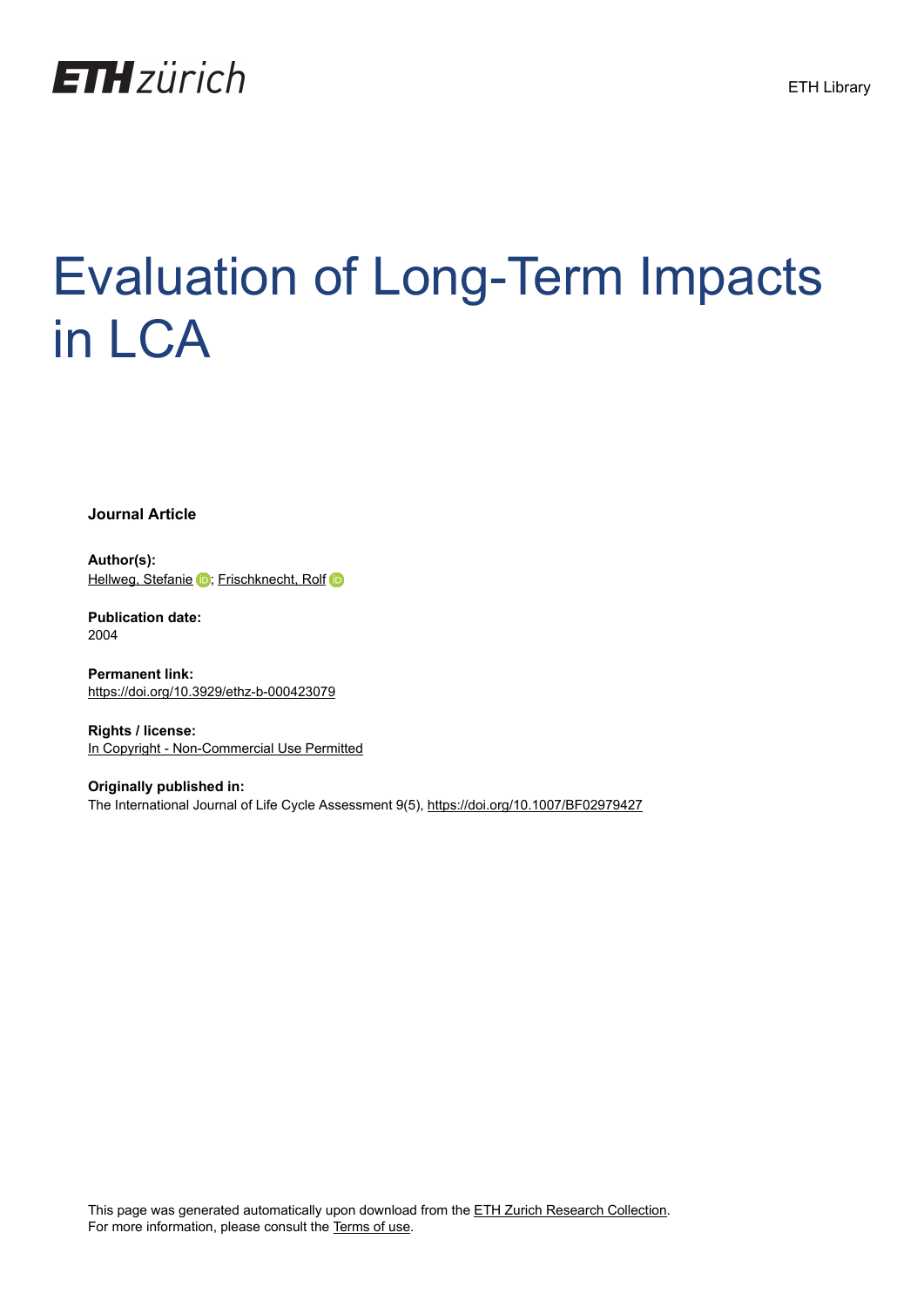# **Conference Reports: 22nd Discussion Forum on LCA**

## **Evaluation of Long-Term Impacts in LCA**

**Zurich, May 7, 2004** 

#### Stefanie Hellweg<sup>1</sup> and Rolf Frischknecht<sup>2</sup>

1 Institute of Chemical- and Bioengineering, Swiss Federal Institute of Technology Zurich, HCI, CH-8093 Zurich, Switzerland (hellweg@chem.ethz.ch) 2 ESU services, Kanzleistrasse 4, CH-8610 Uster, Switzerland (frischknecht@esu-services.ch)

**Abstract.** When looking at a product's life cycle, emissions and resource uses, as well as the resulting impacts, usually occur at different points in time. For instance, construction materials are often 'stored' in buildings for many decades before they are recycled or disposed of. The goal of the LCA Discussion Forum 22 was to present and discuss arguments pro and contra a temporally differentiated weighting of impacts. The discussion forum started with three talks that illustrated the importance of temporal aspects in LCI and LCIA. The following two presentations discussed the economical principles of discounting, the adequacy of this concept within LCA, and the ethical questions involved. After one further short presentation,

#### **Introduction**

In Life-Cycle Assessment (LCA), decision makers are often faced with tradeoffs between current and future impacts. Such tradeoffs raise issues of (intergenerational) fairness and equity that are ethical in nature. Life-Cycle Assessment involves many of such temporal issues. One typical example is waste incineration, where immediate emissions to the air from the incineration process have to be weighted against future emissions of slag landfills.

During the development of the new database, ecoinvent 2000 [1], it became apparent that the impact potential of longterm emissions might be large if they were assessed with the same impact factors as current emissions. This is particularly true for waste treatment processes (and has long been recognized as a challenge within this field). These results raise the question as to whether the same weight should be assigned to the impacts of short-term and long-term emissions, and whether current impact assessment methods are able to correctly deal with these long-term emissions.

While LCI has started to provide time-related information, most current LCIA methods make no explicit differentiation between emissions (and, ultimately, impacts and damages) at different points in time. For instance, whether an emission contributes to ozone depletion today or in 200 years is treated equally in most methods. Eco-indicator 99 [2] was the first method that explicitly addressed the issue of discounting and age weighting in LCIA. Besides that, some forms of implicit discounting are common practice, e.g. temporal system boundaries. Huijbregts et al. [3] found that metal toxicity potentials differed up to *6.5* orders of magnitude depending on the time horizon chosen in the fate model. The question remains, as to whether temporal cut-offs or any other type of differentiated weighting (e.g. discounting) should be applied in LCA.

The goal of Discussion Forum 22 was to present and discuss arguments pro and contra a temporally differentiated three groups were formed that discussed questions about temporally-differentiated weighting, and consequences for LCI as well as LCIA (damage assessment and final weighting). The discussion forum ended with the following conclusions: (a) long-term impacts should be considered in LCA, and (b) long-term emissions should be inventoried separately from short-term emissions. There was no consensus on whether short-term and long-term impacts should be weighted equally. Some prefer to weigh short-term emissions higher, because they are considered to be closer. Consistent and approved forecasts should be used when considering future changes in environmental conditions in LCI and LCIA.

weighting of impacts and to provide input for LCIA method development.

#### **1 Temporal Issues in LCA**

The discussion forum was opened by ROLF FRISCHKNECHT (ESU-services) with an overview of the presentations, which covered time aspects in inventory analysis (G. Doka), fate analysis (M. Huijbregts), damage assessment (R. Müller-Wenk), and final weighting (S. Hellweg and A. Leist).

GABOR DOKA (Doka Life Cycle Assessments) illustrated the importance of temporal issues in the inventory analysis. Doka described the modeling approach of landfills used within the ecoinvent project [4]. Two time horizons are distinguished: a short-term time frame of 100 years and a longterm time frame of about 60,000 years, which is the estimated time until the next ice age in Switzerland. The emissions of landfills are modeled as a function of wasteinput (e.g. the emissions of cadmium depend on the cadmium content in the waste) and the technology used. For the quantification of future emissions, field data was used as well as models, which consider important key parameters of landfills such as pH value and water flow. The results (on the level of fully aggregating LCIA methods) show that long-term emissions are very relevant with respect to disposal processes. In contrast, their importance in other processes of the database is limited. Depending on the material, disposal contributes between less than 10 % and more than 40% to the total environmental impact (PE incinerated and PVC landfilled, respectively). Uncertainties in projections of long-term emissions are large, but they are comparable to other uncertainties such as those about the composition of waste.

After Doka's talk on temporal issues in LCI, MARK HUIJBREGTS (Nijmegen University) and RUEDI MULLER-WENK (St. Gallen University) followed up with temporal issues in the LCIA. Huijbregts focused on the time-horizon dependency of fate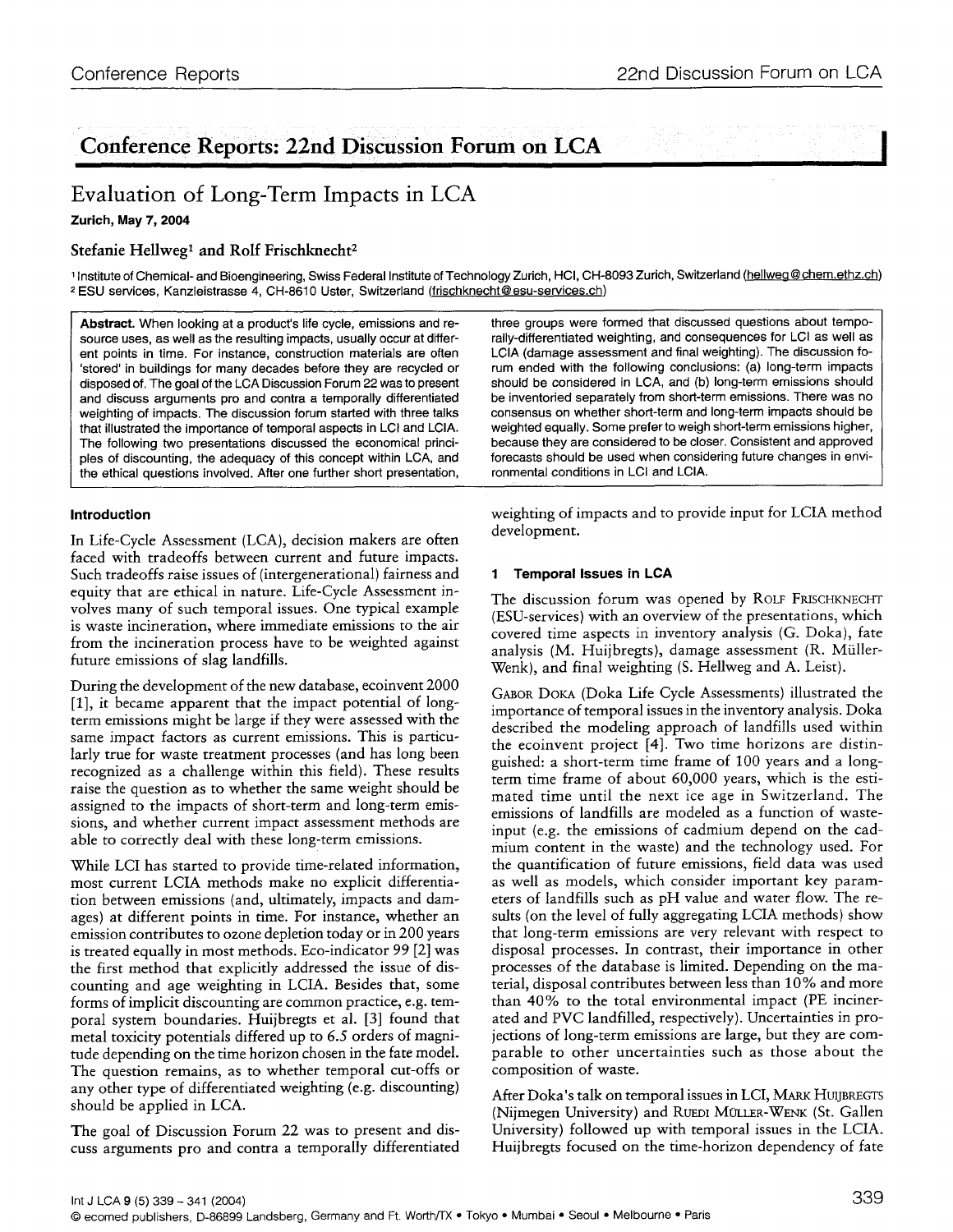factors using the multicompartment model USES-LCA [5]. He compared the difference in fate factors of about 1000 substances for two time frames: First, exposure was integrated over100 years. Second, an infinite time frame was chosen. Fate factors of metals differed substantially between the two time horizons, by up to seven orders of magnitude. Huijbregts mentioned the need to further improve the modeling of partitioning, removal, bioaccumulation, and bioavailibility of metals. Moreover, the effect assessment should be related to the ambient situation. This would require a modeling of future background concentration levels.

Müller-Wenk focused in his talk on the time lag between emission and damaging effect with the help of the example of stratospheric ozone depletion. The emission of the halogen source gas causes a temporary concentration increase of this gas in the troposphere. Gas migration to the stratosphere takes roughly 3 years. In the stratosphere, the energy of sunlight decomposes the gas molecules, resulting in the production of reactive halogen gas. Depending on the type of the compound, the life-time is between 3 and 100 years. A reactive halogen gas molecule is acting immediately as a catalyst in an ozone-destroying process, and it can maintain this catalytic function for months. A lower ozone concentration immediately increases the UVB radiation. The accumulation of UVB exposure by human skin takes several decades. As a consequence, the additional cases of skin cancer show up between a few years and more than 100 years after the emission time of the halogen source gas. Miiller-Wenk concluded that even if all emissions of halogen source gases were completely stopped now, the 21st century would still witness a sizeable amount of new skin cancer cases per year.

#### **2 Temporally Differentiated Weighting and Ethical Questions**

In the second part of the discussion forum, it was discussed how LCA should deal with the temporal issues presented by the first three speakers. STEFANIE HELLWEG (ETH Zurich) introduced the economical principles of discounting and discussed their transferability to LCA. Discounting in economics can be motivated by pure time preference, productivity of capital, diminishing marginal utility of consumption, uncertainties, and changes in the price level. Discounting across generations, because of pure time preference, possibly contradicts ethical values and sustainability goals. However, it has to be acknowledged that decision makers often use positive discount rates in practice, because of pure time preference - either because they might profit from imposing environmental damage on others instead of themselves or because people in the far future are not of immediate concern to them. Discounting because of the productivity of capital assumes a relationship between monetary values and environmental impact. If such a relationship is accepted, discounting could be applied. However, future generations should be compensated for the environmental damage. It is likely that they would demand a higher compensation if the real per capita income increases. As both the compensation and the discount rate are related to economic growth, the overall discount rate would be reduced. Moreover, it needs to be taken into account that environmental catastrophes would decrease the growth rate of the economy and thereby influence the discount rate. Uncertainties could justify both positive and negative discount rates, but it seems more appropriate to consider them in scenario analysis, together with changes in the absolute magnitude of damage, rather than in the discount rate.

ANTON LEIST (University of Zurich) discussed ethical questions. Leist differentiated between an anthroprocentic and biocentric point of view. According to anthroprocism, only the welfare of humans and possibly other living beings, to which we establish social relations and in which we have human interests, is of concern to us. Biocentrism, on the contrary, includes all 'life' per se. Leist adopted an anthroprocentic point of view, as morality is always associated with human views and values. Ecological justice or fairness can only be discussed in the context of social relationships between humans. Therefore, it makes sense to distinguish between the 'near' and the 'far' future concerning intergenerational, environmental damage: While we can establish direct social relationships to people in the near future, e.g. three generations or approximately 100 years from now, it will not be possible to do the same with people in the far future. To generations in the far future, we therefore have no positive duties, i.e. a just distribution of welfare. However, the argument of non-malificence may apply, according to which we should not harm or damage them. Social relations to people in the far future cannot be lived personally, but possibly some kind of community unites us with coming generations, i.e. we have appreciated living in a cultural background and therefore want to pass it on to future generations. Such social bindings would probably get weaker the more distant in time future generations are.

#### **3 Short Presentations**

One short presentation was held by OLLWIER JOLLIET (EPFL Lausanne), on time aspects in LCIA and on bioavailability of metals. He proposed to use strict time horizons encompassing both LCI and LCIA. If the impact of  $CO<sub>2</sub>$  emitted today is determined based on a time horizon of 100 years, the impact of  $CO<sub>2</sub>$  emitted in 20 years should be determined based on a time horizon of 80 years. No impact would be assigned to  $CO<sub>2</sub>$  emitted in 100 years from now within such a 100-year framework.

#### **4 Discussion**

Three discussion groups were formed. The first group discussed tradeoffs between current and future impacts. There was agreement among the participants that long-term impacts should be considered in LCA. LCA was classified as an appropriate tool to handle such impacts ('if not LCA, what else?'), because it should consider all impacts from 'cradle to grave'. It was also mentioned that LCA serves as an awareness tool, and therefore it makes sense to point to potential future impacts or future risks of impacts.

However, long-term impacts occurring in the far future should be marked as such, because the close future of less than 100 years appears to be more accessible to us than the far future thereafter. Some prefer to weight long-term emissions differently than short-term emissions, because of time preference. Also, uncertainties increase with an increasing time horizon.